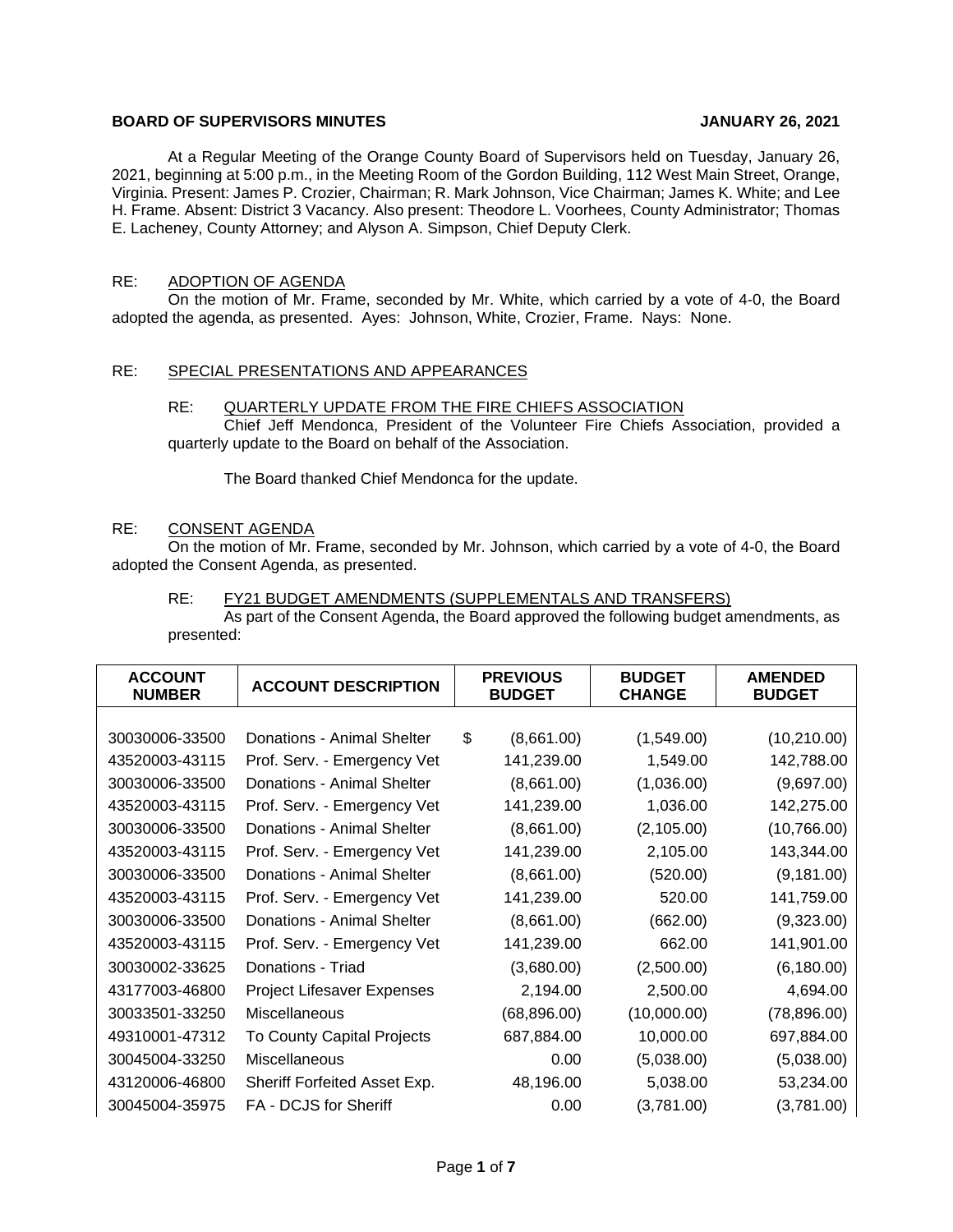| 43120006-46800 | Sheriff Forfeited Asset Exp. | 48,196.00          | 3,781.00   | 51,977.00          |
|----------------|------------------------------|--------------------|------------|--------------------|
| 30045003-35750 | FA - DCJS for Comm. Atty.    | 0.00               | (851.00)   | (851.00)           |
| 42210002-46800 | Comm. Atty. For. Asset Exp.  | 12,511.00          | 851.00     | 13,362.00          |
| 30045041-36050 | Fire Programs                | (99,300.00)        | (4,603.00) | (103,903.00)       |
| 43220015-45500 | <b>Training Expenses</b>     | 99,300.00          | 4,603.00   | 103,903.00         |
| 30045060-35950 | State Share - Libraries      | (166, 260.00)      | (9,644.00) | (175,904.00)       |
| 47310001-46016 | Dig. Content for Public Use  | 18,000.00          | 2,000.00   | 20,000.00          |
| 47310001-46460 | Books - Adult - PO           | 18,000.00          | 1,000.00   | 19,000.00          |
| 47310001-46462 | Books - Adult - Oth. Vendors | 5,583.04           | 444.00     | 6,027.04           |
| 47311001-46016 | Dig. Content for Public Use  | 16,250.00          | 2,000.00   | 18,250.00          |
| 47311001-46460 | Books - Adult - PO           | 13,000.00          | 850.00     | 13,850.00          |
| 47311001-46462 | Books - Adult - Oth. Vendors | 3,324.00           | 350.00     | 3,674.00           |
| 47312001-46016 | Dig. Content for Public Use  | 7,550.00           | 2,000.00   | 9,550.00           |
| 47312001-46460 | Books - Adult - PO           | 7,202.00           | 750.00     | 7,952.00           |
| 47312001-46462 | Books - Adult - Oth. Vendors | 817.96             | 250.00     | 1,067.96           |
| <b>TOTALS</b>  |                              | \$<br>1,312,762.00 | \$<br>0.00 | \$<br>1,312,762.00 |

## RE: MINUTES

As part of the Consent Agenda, the Board approved the following minutes:

- January 12, 2021 Worksession
- January 12, 2021 Regular Meeting

## RE: NEW BUSINESS

#### RE: AWARD OF THE CONTRACT TO WITMER PUBLIC SAFETY GROUP FOR FIRE & EMS UNIFORMS AND ACCESSORIES

Amanda Amos, Procurement Coordinator, explained that staff recently released an Invitation for Bid for qualified vendors to provide Fire & EMS uniforms and accessories, for which the County received one (1) response.

Ms. Amos reported that Witmer Public Safety Group was the apparent low bidder for all requested products. She indicated staff's recommendation was to authorize a contract with Witmer Public Safety Group for a period of one (1) year, subject to the annual appropriation of funds.

On the motion of Mr. White, seconded by Mr. Johnson, which carried by a vote of 4-0, the Board authorized staff to enter into a contract with Witmer Public Safety Group for a period of one (1) year, with the option to renew for four (4) additional terms, with the understanding the contract was subject to the annual appropriation of funds by the Board of Supervisors, as presented.

Ayes: Johnson, White, Crozier, Frame. Nays: None.

## RE: ADOPTION OF A MEMORANDUM OF UNDERSTANDING WITH THE BROADBAND AUTHORITY FOR VIRGINIA RETIREMENT SYSTEM BENEFITS

Thomas Lacheney, County Attorney, explained that the Broadband Authority was in the process of establishing its own account with the Virginia Retirement System (VRS). However, the account was estimated to take between four (4) and six (6) months to establish. Mr. Lacheney recommended that the Broadband Authority be permitted to continue utilizing the County's VRS account until such time the new VRS account was ready. He added that the Broadband Authority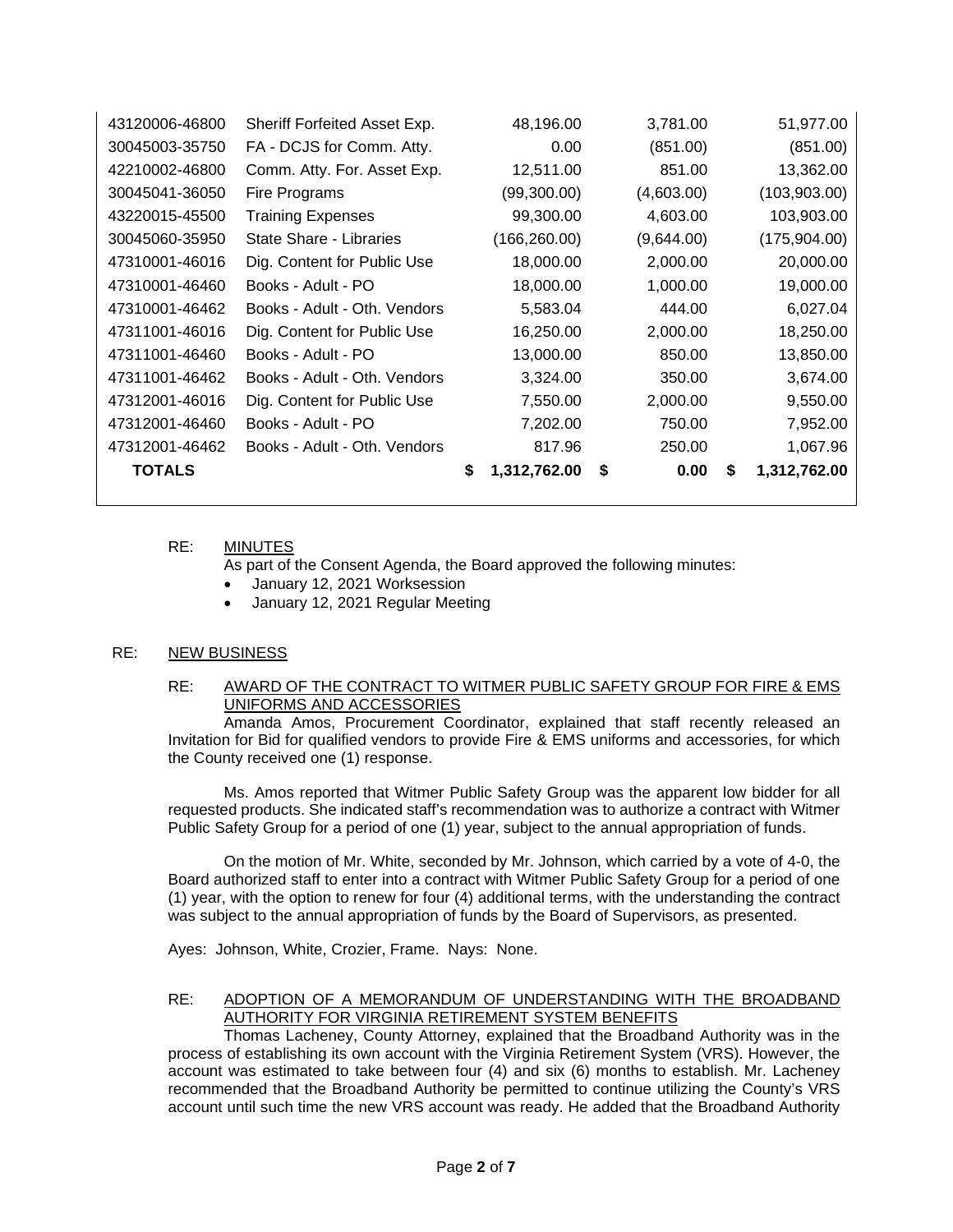would reimburse the County for all VRS employer contributions and that Broadband Authority employees would make all necessary employee contributions. Mr. Lacheney provided the Board a Memorandum of Understanding for its consideration, which would accomplish such action.

Discussion ensued among the Board regarding: the fact this arrangement was temporary; and the estimated date of July 1, 2021 to have the new VRS account established.

On the motion of Mr. Frame, seconded by Mr. Johnson, which carried by a vote of 4-0, the Board adopted the Memorandum of Understanding with the Orange County Broadband Authority for Virginia Retirement System benefits, as presented.

Ayes: Johnson, White, Crozier, Frame. Nays: None.

#### RE: PURCHASE OF A MOBILE CLINIC FOR THE ANIMAL SHELTER

Kurt Hildebrand, Assistant County Administrator for Operations, explained that staff had previously summarized the current challenges regarding veterinarian services at the Animal Shelter. He noted that Dr. Jacobson had served as the veterinarian for many years, working from an RV-style mobile clinic that allowed for animals to be examined and treated on-site. However, Dr. Jacobson would be reducing her hours and days of work and would be selling the mobile clinic.

Mr. Hildebrand stated that because Dr. Jacobson would be reducing her hours and because transporting animals to local veterinarian offices was less than desirable, staff believed the best solution would be to purchase the mobile clinic. Should the clinic be purchased by the County, Dr. Jacobson was agreeable to working for the Shelter one day a week for two (2) years, with the potential to work additional days if the Shelter became crowded. Mr. Hildebrand added that this proposal could be addressed via an amendment to the current contract held between Orange County and Dr. Jacobson. Additionally, the Shelter would continue to operate under Dr. Jacobson's license, and Shelter staff member Elizabeth Thomas could use the mobile clinic to perform examinations and/or assessments on the days when Dr. Jacobson was not on-site.

Mr. Hildebrand reviewed the specs and condition of the mobile clinic, indicating that Dr. Jacobson was willing to sell the unit for \$90,000, with a new unit estimated to cost \$280,000. At this time, staff requested the Board's consideration to purchase the mobile clinic, with a suggested funding source of the General Fund balance. Mr. Hildebrand explained the Animal Shelter operating budget could be reduced by \$31,200 per year with the elimination of a vacant full-time position and, if operations went well using the mobile clinic, a second full-time position could potentially be eliminated in future years.

Discussion ensued among the Board regarding: annual maintenance costs; care and inspection of the specialized equipment; and maintenance and use of the diesel generator.

On the motion of Mr. Frame, seconded by Mr. White, which carried by a vote of 4-0, the Board authorized the transfer of \$90,000 from the General Fund balance to the County Capital Projects Fund to be used for the purchase of the mobile clinic from Dr. Jacobson, as identified, and authorized the amendment of the contract between Orange County and Dr. Jacobson for veterinarian services to reflect the modified scope of work, as presented.

Ayes: Johnson, White, Crozier, Frame. Nays: None.

#### RE: OLD BUSINESS

#### RE: REIMBURSEMENT OF THE SHELTER AT THE UNIONVILLE PARK

Theodore L. Voorhees, County Administrator, explained that the County was finalizing the transfer of property from Kenny Dotson at the Unionville park site. A shelter that would serve the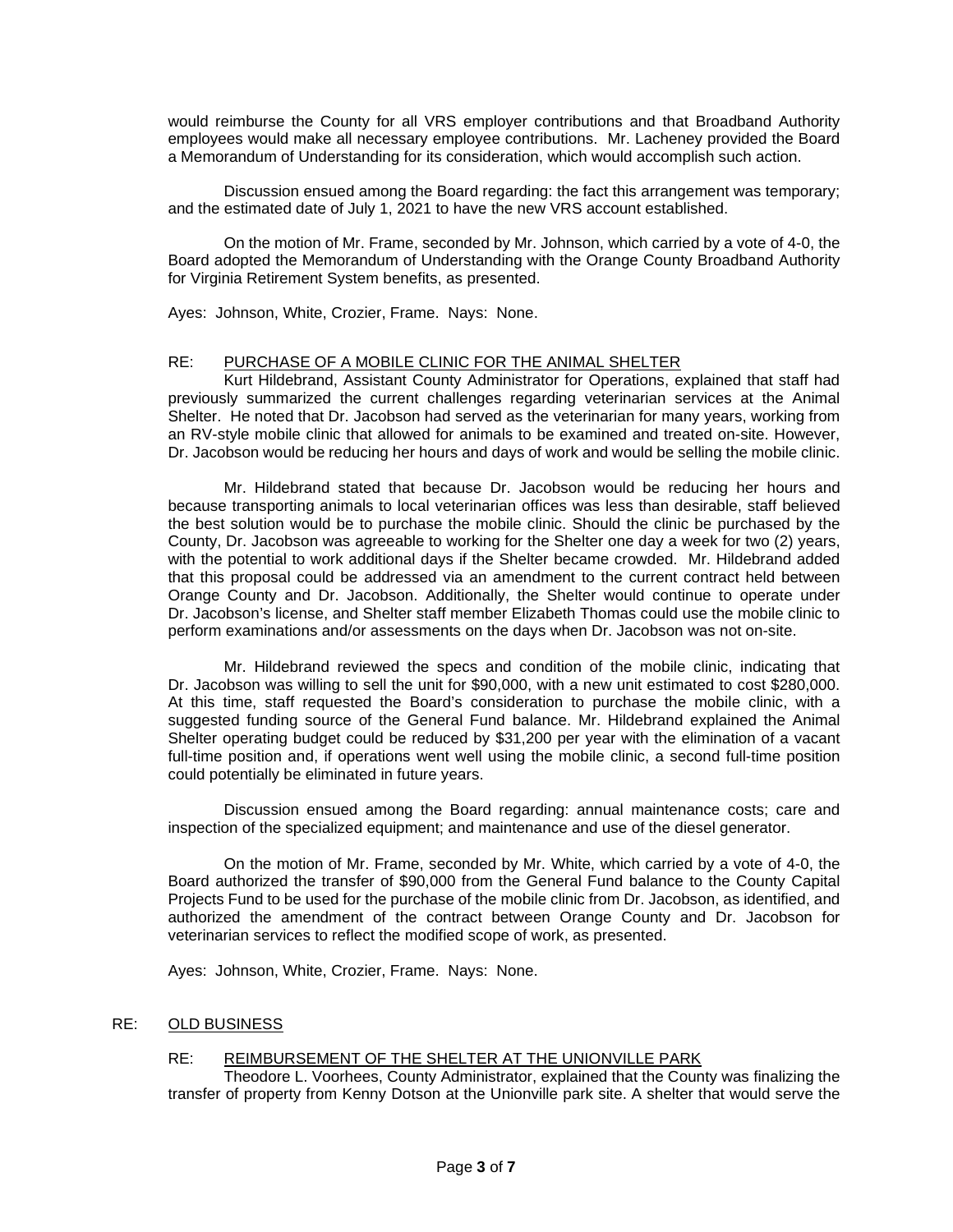County well for picnic rentals existed on the property and was likely installed by the church that owned the property prior to Mr. Dotson's acquisition for the Dollar General rezoning. The shelter had a tax value of \$8,600, and Mr. Dotson was requesting reimbursement for the shelter.

Mr. Voorhees indicated that if the Board chose to reimburse Mr. Dotson for the shelter, the potential funding source would be the General Fund contingency, which had a balance of \$324,000.

Discussion ensued among the Board regarding: the size of the parcel; and the proposal from staff to use the shelter for community rentals.

On the motion of Mr. Frame, seconded by Mr. White, which carried by a vote of 3-1, with Mr. Johnson voting against, the Board authorized the transfer of \$8,600 from the General Fund contingency to be used for the reimbursement to Kenny Dotson for the shelter located at the Unionville park site, as presented.

Ayes: White, Crozier, Frame. Nays: Johnson.

## RE: DEPARTMENT DIRECTOR / CONSTITUTIONAL OFFICER REPORTS There were no Department Director or Constitutional Officer Reports at this time.

#### RE: COUNTY ATTORNEY'S REPORT The County Attorney had nothing to report on at this time.

#### RE: COUNTY ADMINISTRATOR'S REPORT

Theodore L. Voorhees, County Administrator, provided a brief legislative summary to the Board, as related to the current General Assembly session.

Discussion ensued among the Board regarding: opposition of the legislation to relax the terms and requirements for solar companies.

#### RE: BOARD COMMENT

Chairman Crozier provided an update on the Central Virginia Regional Jail, explaining the Jail had handled its COVID cases very well. He also indicated the Jail had purchased a simulator to be used for training related to active shooter and other emergency situations.

#### RE: INFORMATIONAL ITEMS

The Board received the following correspondence for its information:

- CSA Monthly Report
- Economic Development Quarterly Report
- Social Services Quarterly Report
- Culpeper Soil and Water Conservation District Minutes; December 1, 2020

#### RE: APPOINTMENTS TO BOARDS, COMMISSIONS, AND COMMITTEES

By consensus, the Board re-appointed James Reid as the Orange County Representative on the Virginia Alcohol Safety Action Program (VASAP) Board for a three-year term, with said term commencing March 14, 2021, and expiring on March 13, 2024.

#### RE: CALENDAR

The Board received copies of its calendar of meetings for the months of January 2021, February 2021, and March 2021.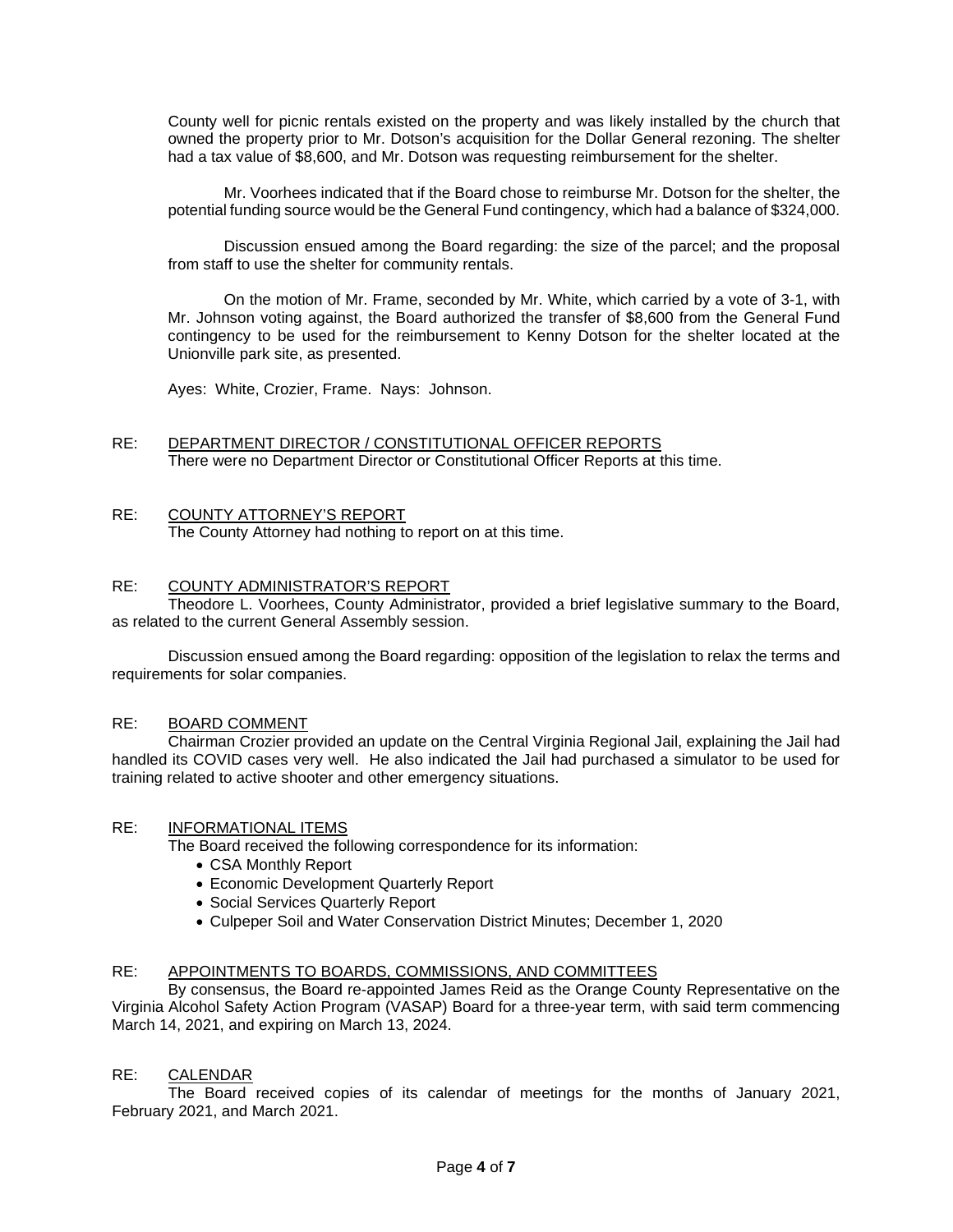RE: SCHEDULE A PUBLIC HEARING FOR A SUPPLEMENTAL APPROPRIATION AND BUDGET AMENDMENT (CARES ACT TRANSFER)

By consensus, the Board authorized staff to advertise for and schedule a Public Hearing for a supplemental appropriation and budget amendment (CARES Act Transfer) on Tuesday, February 9, 2021.

#### RE: CLOSED MEETING

At 5:36 p.m., Mr. Lacheney read the following motion authorizing Closed Meeting:

WHEREAS, the Orange County Board of Supervisors desired to discuss in Closed Meeting the following matters:

- Consultation with legal counsel pertaining to actual or probable litigation, where such consultation in open meeting would adversely affect the negotiating or litigating posture of the public body concerning Rapidan Service Authority. - *§2.2-3711(A)(7) of the Code of Virginia*
- Consultation with legal counsel employed or retained by the public body regarding specific legal matters requiring the provision of legal advice by such counsel concerning taxation issues and the vacancy on the Board of Supervisors. - *§2.2-3711(A)(8) of the Code of Virginia*

WHEREAS, pursuant to §§2.2-3711 (A)(7) and (A)(8) of the Code of Virginia, such discussions may occur in Closed Meeting;

NOW, THEREFORE, BE IT RESOLVED, that the Orange County Board of Supervisors hereby authorized discussion of the aforestated matters in Closed Meeting.

On the motion of Mr. White, seconded by Mr. Frame, which carried by a vote of 4-0, the Board adopted the resolution authorizing Closed Meeting, as presented. Ayes: Johnson, White, Crozier, Frame. Nays: None.

#### RE: RECESS CLOSED MEETING

The Board recessed its Closed Meeting at 6:01 p.m.

#### RE: PUBLIC HEARING #1; STA 20-01

Sandra Thornton, Planning Services Manager, presented the staff report regarding proposed amendments to Section 54-20 of the Orange County Subdivision Ordinance to require notification when a waiver or modification was granted by the Subdivision Agent. She reviewed the proposed language, indicating that the Planning Commission's vote resulted in a recommendation of approval.

Discussion ensued among the Board regarding: an amendment to the proposed language to require that adjoining property owners also be notified of the waiver or modification.

At 6:04 p.m., Chairman Crozier called the Public Hearing to order to receive comments on the following:

#### STA 20-01

The Board of Supervisors will consider an amendment to Section 54-20 of the Subdivision Ordinance. The purpose of the amendment is to provide for notification to the Planning Commission of waivers or modifications of subdivision ordinance requirements as may be granted by the Subdivision Agent.

Chairman Crozier read the following statement:

Because this meeting is being conducted remotely, there is no opportunity for physical public access to the meeting and no opportunity for public comment. However, all interested persons are invited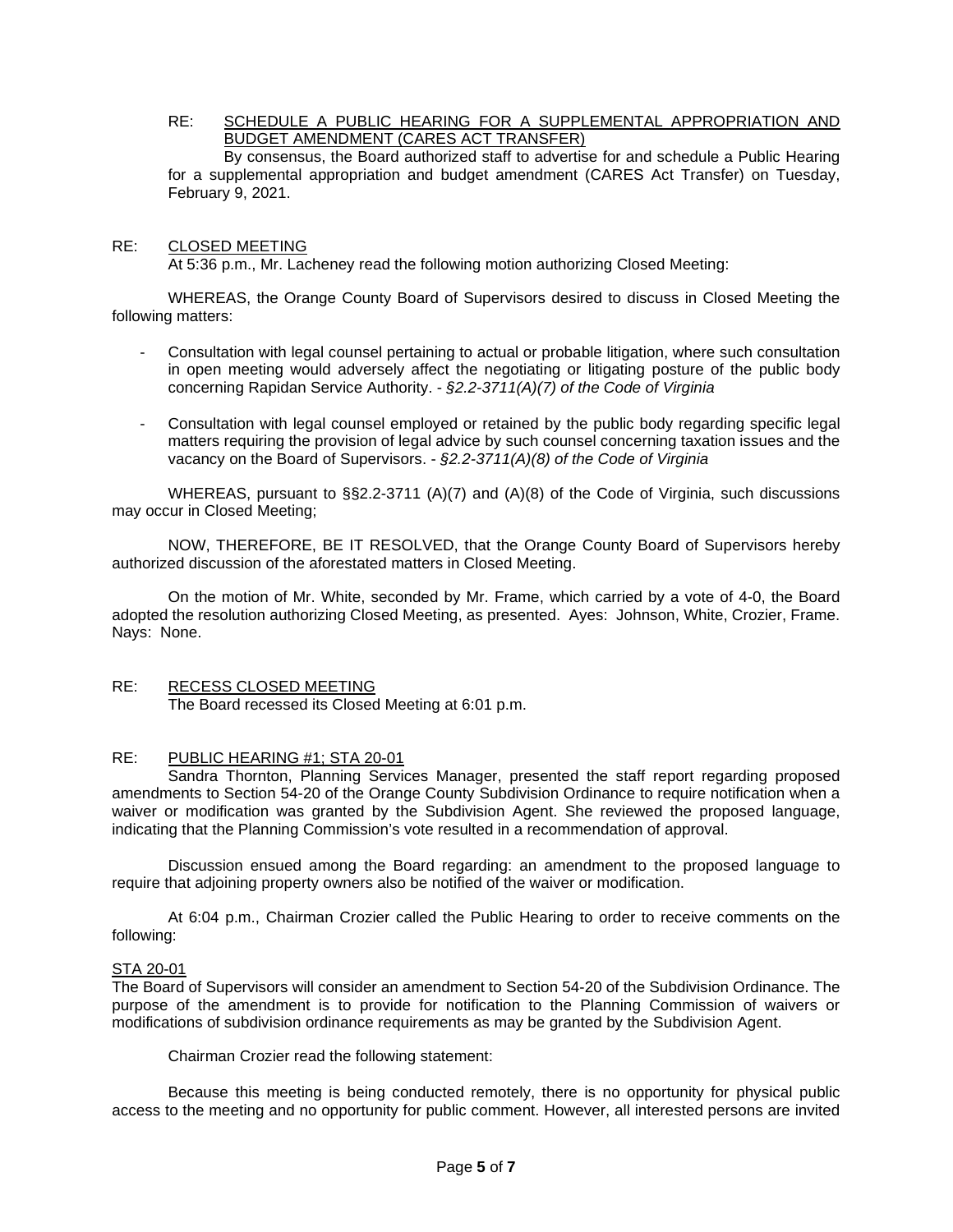to submit written comments for the Board's consideration. Written comments may be submitted by mail or by email and must be received by 5:00 p.m. on Monday, February 8, 2021. The Board intends to close the Public Hearing and consider this matter at its Regular Meeting on Tuesday, February 9, 2021, after reviewing any written comments received.

## RE: PUBLIC HEARING #2; ZTA 20-01

Sandra Thornton, Planning Services Manager, presented the staff report regarding proposed amendments to Sections 70-306, 70-336, and 70-366 of the Orange County Zoning Ordinance to eliminate contradictions regarding the granting of special exceptions by the Board of Zoning Appeals. She reviewed the proposed language, indicating that the Planning Commission's vote resulted in a recommendation of approval.

At 6:12 p.m., Chairman Crozier called the Public Hearing to order to receive comments on the following:

## ZTA 20-01

The Board of Supervisors will consider amendments to Sections 70-306(h), 70-336(g), and 70-366 (6) of the Zoning Ordinance. The purpose of the amendments is to eliminate contradictions with Section 70-64 of the Zoning Ordinance, which provides that the Board of Zoning Appeals has no authority to grant special exceptions.

Chairman Crozier read the following statement:

Because this meeting is being conducted remotely, there is no opportunity for physical public access to the meeting and no opportunity for public comment. However, all interested persons are invited to submit written comments for the Board's consideration. Written comments may be submitted by mail or by email and must be received by 5:00 p.m. on Monday, February 8, 2021. The Board intends to close the Public Hearing and consider this matter at its Regular Meeting on Tuesday, February 9, 2021, after reviewing any written comments received.

#### RE: RECONVENE CLOSED MEETING

On the motion of Mr. Frame, seconded by Mr. White, which carried by a vote of 4-0, the Board reconvened its Closed Meeting at 6:13 p.m.

Ayes: Johnson, White, Crozier, Frame. Nays: None.

# RE: CERTIFICATION OF CLOSED MEETING

At 7:16 p.m., Mr. Voorhees read the following resolution certifying Closed Meeting:

WHEREAS, the Orange County Board of Supervisors has, this day, adjourned into Closed Meeting in accordance with a formal vote, and in accordance with the provisions of the Virginia Freedom of Information Act; and

WHEREAS, the Freedom of Information Act requires certification that such Closed Meeting was conducted in conformity with the law;

NOW, THEREFORE, BE IT RESOLVED, that the Orange County Board of Supervisors hereby certified that, to the best of each member's knowledge, i) only public business matters lawfully exempted from open meeting requirements under the Freedom of Information Act were discussed in the Closed Meeting to which this certification applied, and ii) only such public business matters as were identified in the motion by which the said Closed Meeting was convened were heard, discussed or considered by it.

Ayes: Johnson, White, Crozier, Frame. Nays: None.